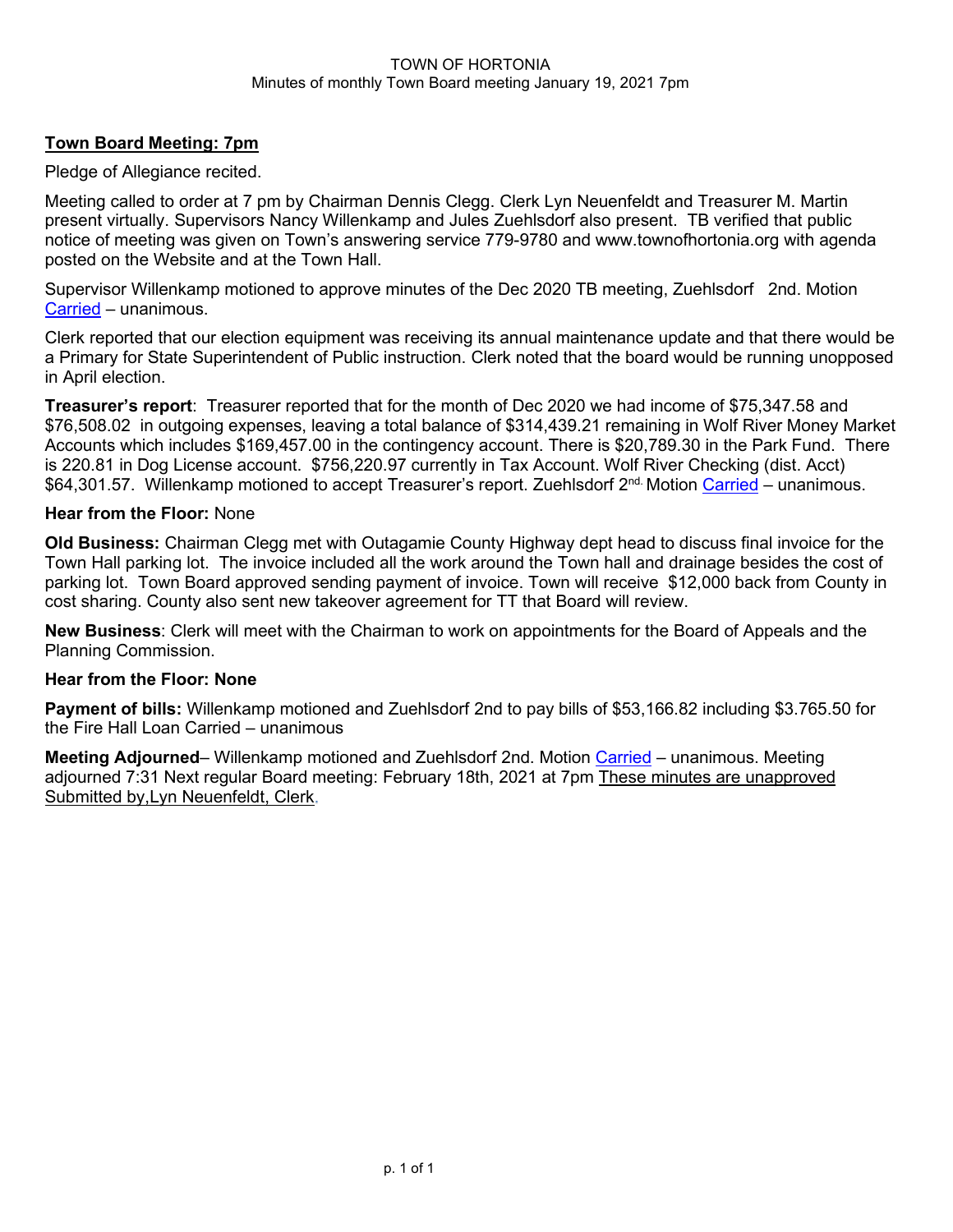### TOWN OF HORTONIA Minutes of monthly Town Board meeting February 18th, 2021 7pm

### **Town Board Meeting: 7pm**

Pledge of Allegiance recited.

Meeting called to order at 7 pm by Nancy Willenkamp (Chairman Dennis Clegg planned absence). Clerk Lyn Neuenfeldt and Treasurer M. Martin present. Supervisor Jules Zuehlsdorf also present. TB verified that public notice of meeting was given on Town's answering service 779-9780 and www.townofhortonia.org with agenda posted on the Website and at the Town Hall.

Supervisor Willenkamp motioned to approve minutes of the January 2021 TB meeting, Zuehlsdorf 2nd. Motion Carried – unanimous.

Clerk reported on the February election and said it was a good turnout for such a small election. It was a good refresher for the April Election.

**Treasurer's report**: Treasurer reported that for the month of Jan 2021 we had income of \$135,596.21 and \$53,166.82. in outgoing expenses, leaving a total balance of \$395,270.12 remaining in Wolf River Money Market Accounts which includes \$169,457.00 in the contingency account. There is \$20,790.18 in the Park Fund. There is \$335.81 in Dog License account. \$804,414.38 currently in Tax Account. Wolf River Checking (dist. Acct) \$21,223.51. Willenkamp motioned to accept Treasurer's report. Zuehlsdorf 2<sup>nd.</sup> Motion <mark>Carried</mark> – unanimous.

### **Hear from the Floor:** None

### **Old Business:** None

**New Business**: Hwy agreement with village of Hortonville for taking over TT is tabled until March Meeting

-Resolution to take over part of County Road TT from the County when Hwy 15 project is completed.

Motion to approve made by Supervisor Willenkamp, 2<sup>nd</sup> by Supervisor Zuehlsdorf. Motion <mark>Carried</mark> -unanimous.

### **Hear from the Floor: None**

**Payment of bills:** Willenkamp motioned and Zuehlsdorf 2nd to pay bills of \$23,153.43 including \$3.765.50 for the Fire Hall Loan Carried – unanimous

**Meeting Adjourned**– Willenkamp motioned and Zuehlsdorf 2nd. Motion Carried – unanimous. Meeting adjourned 7:31 Next regular Board meeting: March 16th, 2021 at 7pm These minutes are unapproved Submitted by,Lyn Neuenfeldt, Clerk.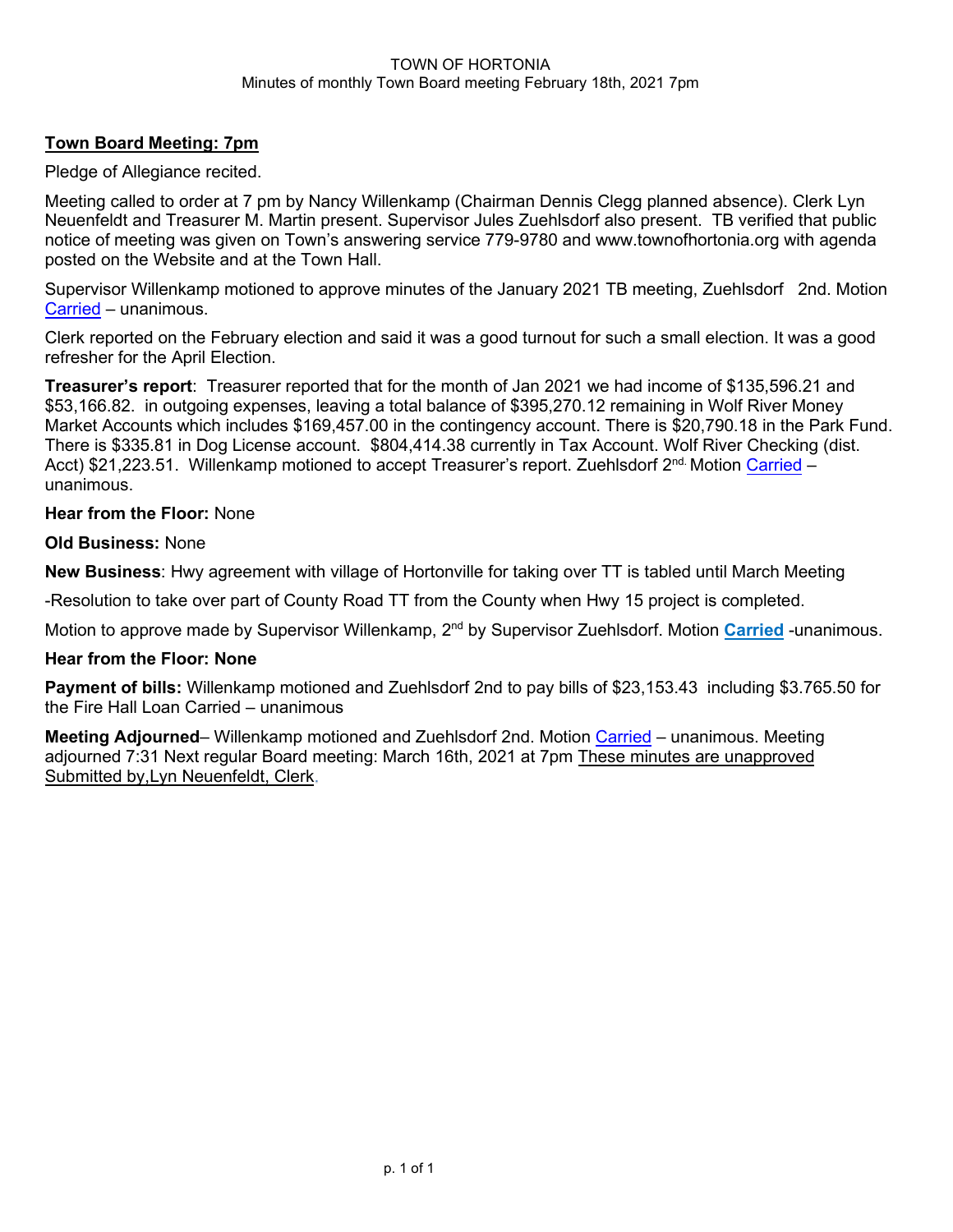#### TOWN OF HORTONIA Minutes of monthly Town Board meeting March 16, 2021 7pm

### **Town Board Meeting: 7pm**

Pledge of Allegiance recited.

Meeting called to order at 7 pm by Chairman Clegg. Clerk Lyn Neuenfeldt and Treasurer M. Martin present. Supervisor Nancy Willencamp and Jules Zuehlsdorf also present. TB verified that public notice of meeting was given on Town's answering service 779-9780 and www.townofhortonia.org with agenda posted on the Website and at the Town Hall.

Supervisor Willenkamp motioned to approve minutes of the FEB 2021 TB meeting, Zuehlsdorf 2nd. Motion Carried – unanimous.

Clerk reported there would be an Election on the  $6<sup>th</sup>$  of April. Board discussed putting out a newsletter. Clerk will be checking on the Board of Review requirements and meetings.

**Treasurer's report**: Treasurer reported that for the month of Feb 2021 we had income of \$123,204.53 and \$23,153.43. in outgoing expenses, leaving a total balance of \$524,965 remaining in Wolf River Money Market Accounts which includes \$169,457.00 in the contingency account. There is \$20,790.98 in the Park Fund. There is \$400.81 in Dog License account. \$67,317.55 currently in Tax Account. Wolf River Checking (dist. Acct) \$6,270.95. Willenkamp motioned to accept Treasurer's report. Zuehlsdorf 2<sup>nd.</sup> Motion Carried – unanimous.

**Hear from the Floor:** Dean Steingraber from the Outagamie Highway Dept attended the meeting to clarify the agreement with the Town for the proposed joint take over (with the Village) of County Road TT from Hortonville out to County T. This would take place when the County takes over old Hwy 15 from the State when the new Hwy 15 Bypass is put in. The Town Board wanted to make sure the county would agree to resurfacing both TT (Nye ST) when needed. As well as the resurfacing of the section of Old Hwy 45 which runs through Hortonia. This would involve Milling off at least 4inches of current surface and repairing and replacing any of the needed shoulder and driveway connections on both TT and old 15. There would also be a regular schedule of maintenance of crack filling and patching to keep road in good working condition.

Steingraber asked if the Board would approve agreement contingent on the language being added to the agreement. Chairmen Clegg motioned to approve agreement with contingencies, Supervisor Willenkamp  $2<sup>nd</sup>$ . Carried – unanimous.

**Old Business:** Hwy agreement with village of Hortonville for taking over TT -Motion to Approve made by Chairman Clegg 2nd by Supervisor Zuehlsdorf. Carried – unanimous.

There will be a Public Hearing on the Sign Ordinance at 9 am on March 31<sup>st</sup>.

**New Business**: Chairman will begin the process of bidding out resurfacing Everts Lane. Annual Meeting will be scheduled on the 21<sup>st</sup> of April 2021

### **Hear from the Floor: None**

**Payment of bills:** Willenkamp motioned and Zuehlsdorf 2nd to pay bills of \$20,918.70 including \$3.765.50 for the Fire Hall Loan Carried – unanimous

**Meeting Adjourned**– Willenkamp motioned and Zuehlsdorf 2nd. Motion Carried – unanimous. Meeting adjourned 7:45 Next regular Board meeting: April 20, 2021 at 7pm These minutes are unapproved Submitted by,Lyn Neuenfeldt, Clerk.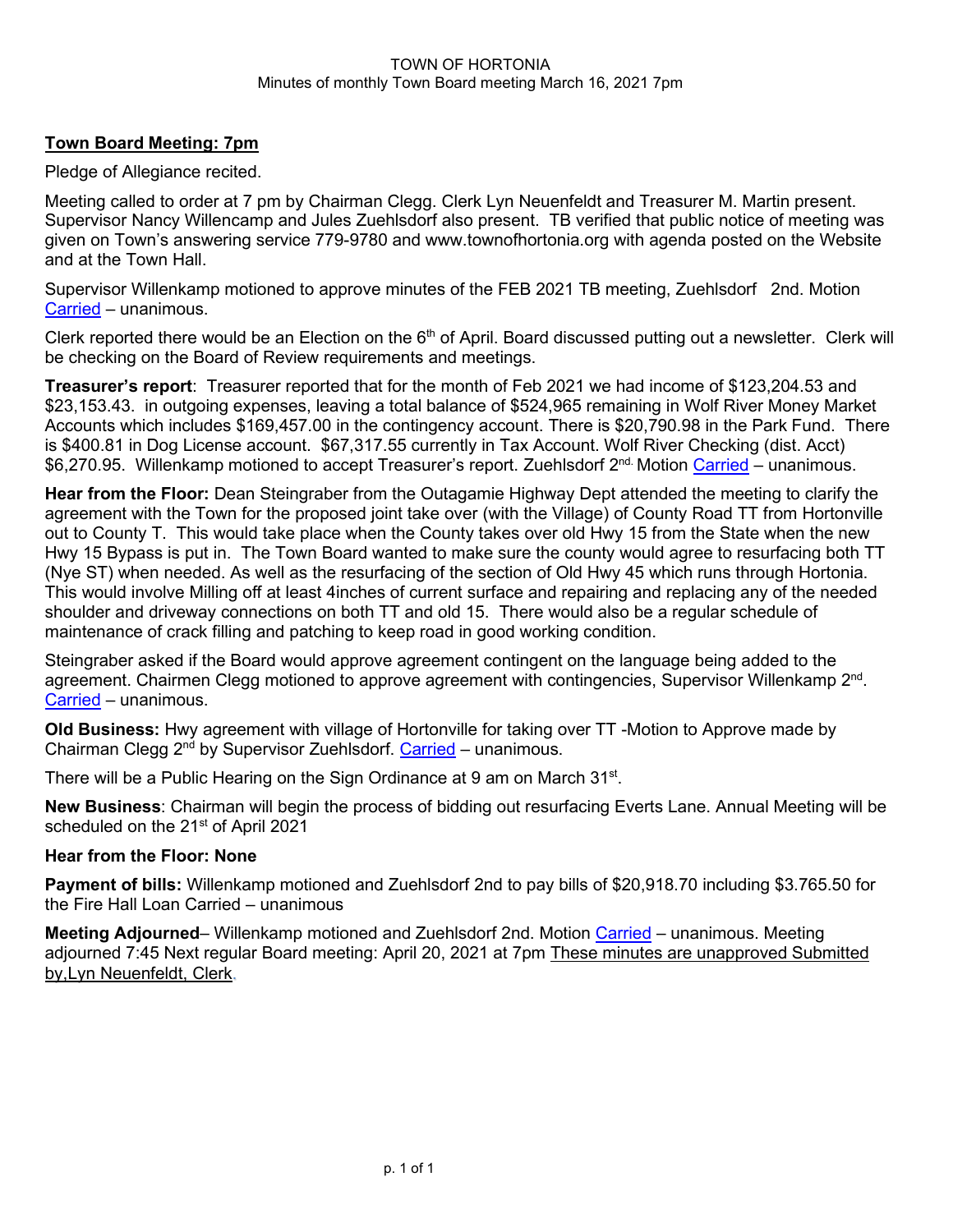#### TOWN OF HORTONIA Minutes of monthly Town Board meeting April 20, 2021 7pm

### **Town Board Meeting: 7pm**

Pledge of Allegiance recited.

Meeting called to order at 7 pm by Chairman Clegg. Clerk Lyn Neuenfeldt and Treasurer M. Martin present. Supervisor Nancy Willenkamp and Jules Zuehlsdorf also present. TB verified that public notice of meeting was given on Town's answering service 779-9780 and www.townofhortonia.org with agenda posted on the Website and at the Town Hall.

Supervisor Willenkamp motioned to approve minutes of the March 2021 TB meeting, Zuehlsdorf 2nd. Motion Carried – unanimous.

April 6<sup>th</sup> election attendance was 253. Town Boards term will run from April 2021-April 2023. This will be the last election of the year, but we will be doing training and machine maintenance in preparation for the 2022 midterm elections. Clerk also reported that because of the ongoing full re-evaluation by the Assessor that the Assessment roll will not be ready until fall. Because of this, the town would hold a brief Board of Review prior to next month's Town Board Meeting in order to adjourn to the fall date and still meet statutory requirements.

**Treasurer's report**: Treasurer reported that for the month of March 2021 we had income of \$1,846.23 and \$20,918.70 in outgoing expenses, leaving a total balance of \$509,046.87 remaining in Wolf River Money Market Accounts which includes \$169,457.00 in the contingency account. There is \$20,791.86 in the Park Fund. There is \$485.81 in Dog License account. \$67,319.70 currently in Tax Account. Wolf River Checking (dist. Acct) \$3,190.35. Willenkamp motioned to accept Treasurer's report. Zuehlsdorf 2<sup>nd.</sup> Motion Carried – unanimous.

**Hear from the Floor:** Resident Mr. Gregory came to ask if there could be changes made to the Zoning Ordinance. Clerk said there was definitely a process for that if it is in the best interest of the town and referred him to the Zoning Administrator (Jeff Sanders) to ask questions and concerns he had.

**Old Business:** County will do a second layer on the Parking lot in next couple month's

**New Business**: Chairman received bids for the resurfacing of Everts Lane. He had bids from the County, NEA, and MCC. Boards said they would review bids and hold a meeting at the end of the month to choose who would do the project.

Chairman noted that there were also a lot of trees in the right of way on Everts lane that would need to be taken out so the ditches could be properly maintained.

### **Hear from the Floor: None**

**Payment of bills:** Willenkamp motioned and Zuehlsdorf 2nd to pay bills of \$38,229.18 including \$3.765.50 for the Fire Hall Loan Carried – unanimous

**Meeting Adjourned**– Willenkamp motioned and Zuehlsdorf 2nd. Motion Carried – unanimous. Meeting adjourned 7:45 Next regular Board meeting: April 20, 2021 at 7pm These minutes are unapproved Submitted by,Lyn Neuenfeldt, Clerk.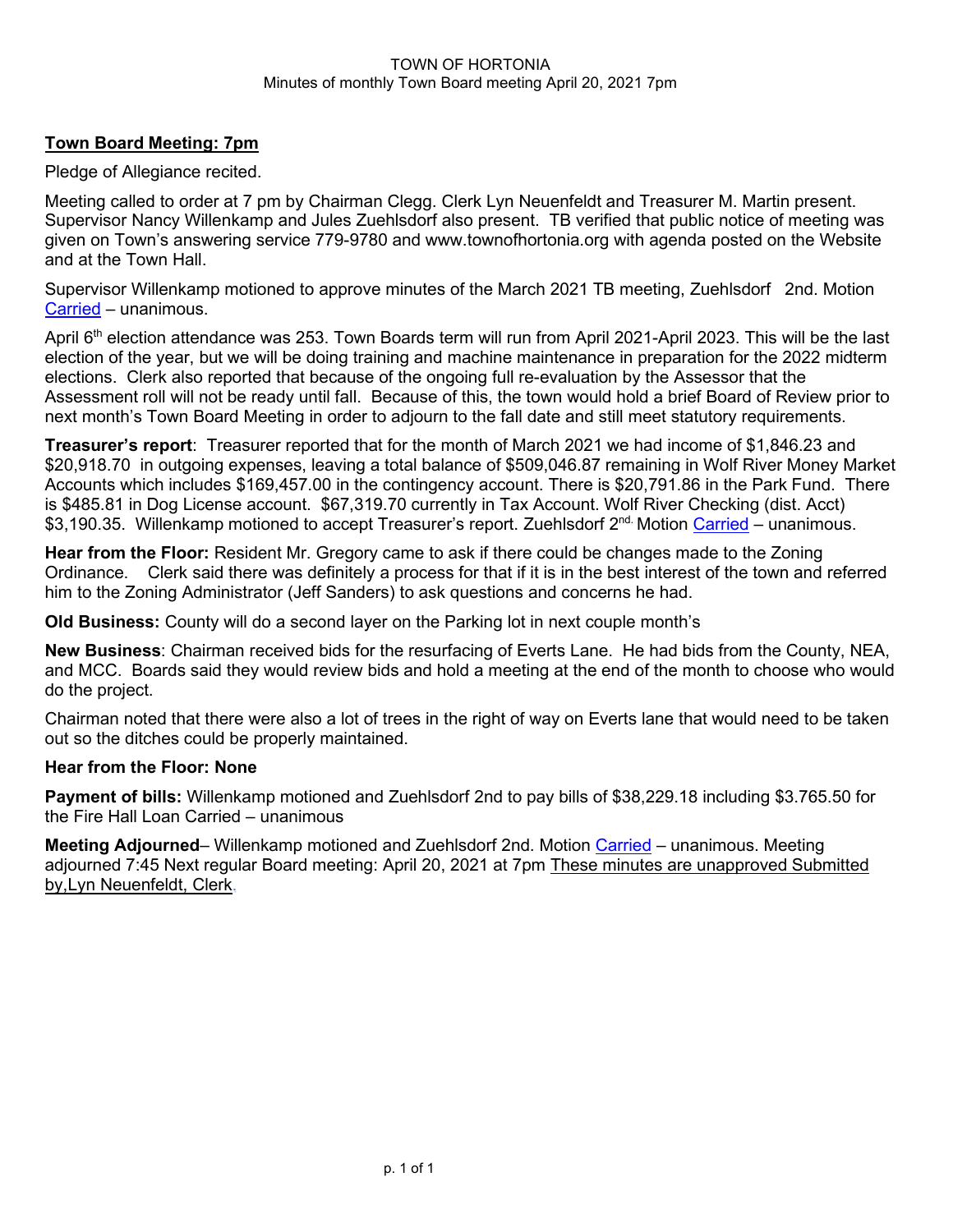#### TOWN OF HORTONIA Summarized Minutes of Annual Town meeting April 21st, 2021

Pledge of Allegiance recited. Meeting, called to order at 7:00 p.m. by Chairman Clegg, and Board Supervisors Nancy Willenkamp Nancy Willenkamp present; also, Treasurer Marilyn Martin, and Clerk Lyn Neuenfeldt.

In his opening remarks Clegg to welcomed everyone in attendance and Introduced all officials present.

Clerk swore in elected officials for 2021-2023 term.

Town verified that public notice of meeting Electors were asked to identify themselves as eligible to vote and to decide on method of voting. Electors decided on a hand vote. Jim Kramer motioned, seconded by C. Martin to approve 2020 Annual Town meeting minutes as printed in the annual report. Motion Carried.

**Clerks Report: Review and approve Annual Report:** Clerk presented the annual report to the residents, Motion

to approve the Annual report made by J Weisner, 2<sup>nd</sup> by C Julie Kramer -Motion carried.

The clerk talked about the Town being eligible for the WI ARPA Grant of up to 107,000 From the Federal Government. Reviewed Election practices and talked about looking into options for space for new town hall.

**Treasurer's Report:** Treasurer Martin explained that all incoming monies were deposited into a high yield money market account (Wolf River). Martin also said that BMO Harris in Hortonville abruptly announced they would be closing the branch in Hortonville and the Board had chosen to move Tax and Dog Accounts to back to First State Bank in New London. The main checking is at Wolf River Community and was working well. J. Stellmacher Motioned to approve Treasurer's report, Julie Kramer 2<sup>nd</sup>. Motion Carried-unanimous.

**Old Business :** Supervisor Willenkamp said Tire collection would take place in the fall.

**ROAD WORK:** Supervisor Clegg reviewed the road maintenance, which was primarily coring and crack filling as well as updating driveways and culverts. Everts Lane would be paved this Fall.

Lower Givens Road will be used for hauling materials for the construction of Hwy 15. Chairman has negotiated the resurfacing price of Lower Givens be covered by the Company doing Hwy 15 and we will hold those Monies un the Town Contingency Account until needed.

Now the Town will be working with the County to hammer out an agreement about the takeover of County TT when County takes over old Hwy 15. This will happen when Hwy 15 is upgraded and redone.

Storage facility was rented for records and Lawn Tractor and equipment.

County and Town has gone through the process of turning over the Parking Lot to the Town and will be Splitting to cost of repaving the Lot with the Town.

**New Business**: County Sales tax of .05% was approved by the County Board and each Municipality and school districts will receive a portion of the proceeds.

The Town Assessor will be doing a full physical evaluation in 2021 to bring the Towns Assessment into line with current property values.

The Town will have a new updated Zoning Ordinance taking affect in the Spring of 2021

**Hear from the Floor:** Issues that the electors in attendance asked Board to look into were: possibility of hiring law enforcement, finding solutions to runoff/ditch blockage on Lower Givens that was causing flooding, and concerns over the Trailer park on Givens and issues of there being serial offenders living there. They will also check on budgeting for resurfacing areas in Falling Wing.

**Set Date for Next Meeting:** Next Town Meeting is tentatively scheduled for April 21st, 2022... Julie Kramer motioned to adjourn. 2<sup>nd</sup> by Wiesner. Carried. Meeting adjourned at 8:24p.m. These minutes are unapproved and subject to final Board/Elector approval.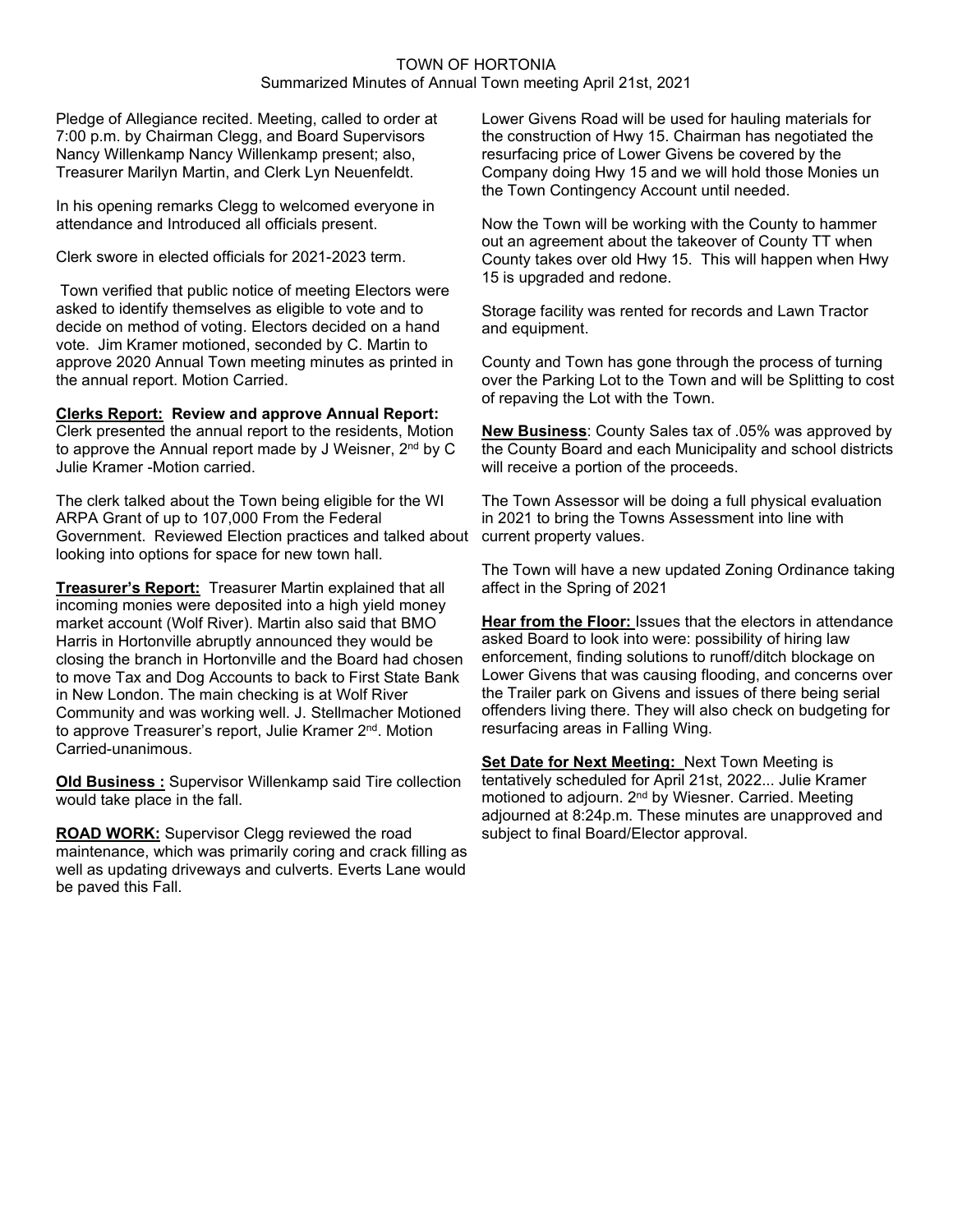#### TOWN OF HORTONIA Minutes of monthly Town Board meeting May 18, 2021 7pm

### **Town Board Meeting: 7pm**

Pledge of Allegiance recited.

Meeting called to order at 7 pm by Chairman Clegg. Clerk Lyn Neuenfeldt and Treasurer M. Martin had a planned absence . Supervisor Nancy Willenkamp and Jules Zuehlsdorf also present. TB verified that public notice of meeting was given on Town's answering service 779-9780 and www.townofhortonia.org with agenda posted on the Website and at the Town Hall.

Supervisor Willenkamp motioned to approve minutes of the April 2021 TB meeting, Zuehlsdorf 2nd. Motion Carried – unanimous.

Clerk informed board that they would be receiving approximately \$106,000 as part of the Federal Rescue and Recovery Act. Final forms will be due on the 18<sup>th</sup> of June to accept funds.

**Treasurer's report**: Treasurer reported that for the month of April 2021 we had income of \$18,625.18 and \$38,229.18 in outgoing expenses, leaving a total balance of \$485,906 remaining in Wolf River Money Market Accounts which includes \$296892.75 in the contingency account. There is \$20,792.71 in the Park Fund. There is \$570.81 in Dog License account. \$67,320.81 currently in Tax Account. Wolf River Checking (dist. Acct) \$3,190.35. Willenkamp motioned to accept Treasurer's report. Zuehlsdorf 2<sup>nd.</sup> Motion Carried – unanimous.

**Marks CSM:** Andy Marks presented CSM that was recommended for approval by the Planning Commission. Motion to Approve made by Chairman Clegg, 2<sup>nd</sup> by Zuehlsdorf Motion Carried – unanimous

**Hear from the Floor:** Resident Mr.Partika asked that the Town check the ditches along lower Givens as they seemed inadequate for keeping water out of the farm fields. Chairman Clegg said that he would talk to the County about them again. Chairman also would be checking on ditches in Falling Wing subdivision.

County Sheriff dept has received a grant to target speeding and we will be seeing an increased presence this summer.

**Fireworks permit:** Silver Lake fireworks requested a permit for 2021-Willenkamp motioned to approve, Zuehlsdorf 2<sup>nd.</sup> Motion Carried – unanimous.

**Old Business:** County will do a second layer on the Parking lot in next couple of months. MCC is working with our attorney to figure out conditional use permit and address neighboring complaints from residents about blasting.

**New Business:** Hortonia will host the first in person WTA meeting on June 21<sup>st</sup> at Whistler's Knoll.

**Hear from the Floor:** Clerk will be out of town from June 8 to June 15<sup>th</sup>. Still available by phone.

**Payment of bills:** Willenkamp motioned and Zuehlsdorf 2nd to pay bills of \$25,144.52 including \$3.765.50 for the Fire Hall Loan Carried – unanimous

**Meeting Adjourned**– Willenkamp motioned and Zuehlsdorf 2nd. Motion Carried – unanimous. Meeting adjourned 7:45 Next regular Board meeting: June 17, 2021 at 7pm These minutes are unapproved Submitted by,Lyn Neuenfeldt, Clerk.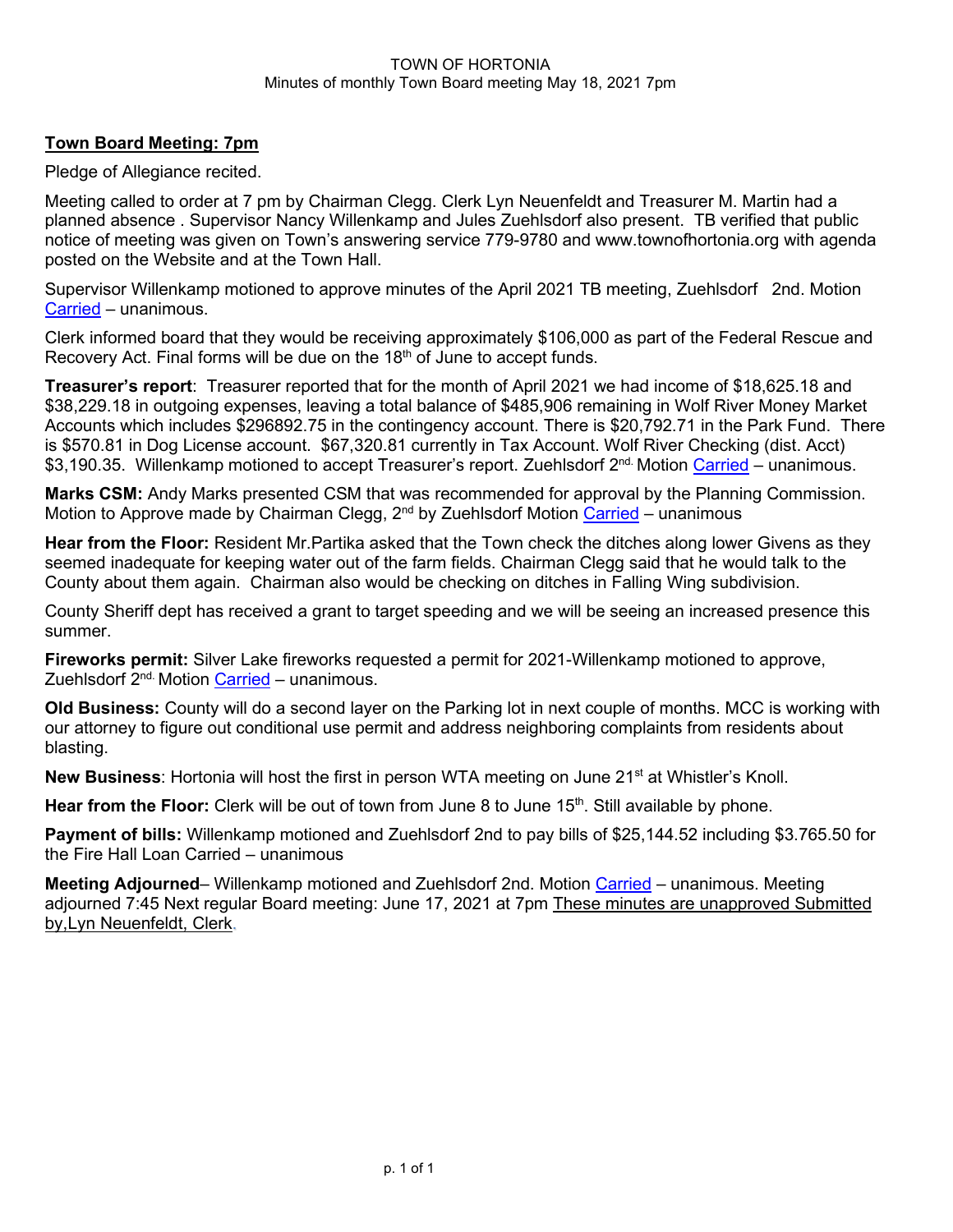### TOWN OF HORTONIA Minutes of monthly Town Board meeting June 17, 2021 7pm

### **Town Board Meeting: 7pm**

Pledge of Allegiance recited.

Meeting called to order at 7 pm by Chairman Clegg. Clerk Lyn Neuenfeldt and Treasurer M. Martin also in attendance. Supervisor Nancy Willenkamp and Jules Zuehlsdorf also present. TB verified that public notice of meeting was given on Town's answering service 779-9780 and www.townofhortonia.org with agenda posted on the Website and at the Town Hall.

Supervisor Willenkamp motioned to approve minutes of the May2021 TB meeting, Zuehlsdorf 2nd. Motion Carried – unanimous.

Clerk informed board that WTA meeting planned for the 21<sup>st</sup> at Whistlers Knoll to begin at 6 pm. Also that all the necessary paperwork had been filed to receive the funds from the Federal Rescue and Recovery Act. Final amount should be 112,000 and will be distributed in 2 payments.

**Treasurer's report**: Treasurer reported that for the month of May 2021 we had income of \$2211.37 and \$25,144.52 in outgoing expenses, leaving a total balance of \$463,352.82 remaining in Wolf River Money Market Accounts which includes \$169,457 in the contingency account and \$19,557 from the Feb/Aug County Sales tax payments. There is \$20,793.59 in the Park Fund. There is \$570.81 in Dog License account. \$67,321.84 currently in Tax Account. Wolf River Checking (dist. Acct) \$4,329.94. Willenkamp motioned to accept Treasurer's report. Zuehlsdorf 2<sup>nd.</sup> Motion Carried – unanimous.

**Hear from the Floor:** Resident Mr. Partika inquired about the ditches on Givens Road and the status of the Trailer Park. Chairman Clegg said that the County would be coming out once again to inspect ditches and that the Town Attorney was working on the issues with the Trailer park.

Constable reported a dog running up the road dragging a pail around its neck. Board said to call the sheriff if it happens again.

**Liquor Licenses:** Liquor Licenses and Bartending operator licenses where approve for Quiver and Minnow, Old 45 Archery, and Whistler's Knoll. Motion Chairmen Clegg, 2<sup>nd</sup> Willenkamp Motion- Carried – unanimous.

**Old Business:** MCC is working with our attorney to figure out conditional use permit and address neighboring complaints from residents about blasting.

**New Business:** Hortonia will host the first in person WTA meeting on June 21<sup>st</sup> at Whistler's Knoll.

Addressing concerns on Greendale road filling potholes and finding out about redirecting water. Town of Greenville will need to be contacted as well as DNR and the County about filling the ditch.

Roadwork discussed: Midway Rd by Dale. Winchester South and striping Ledgehill/Givens.

Work has begun on the bypass.

**Payment of bills:** Willenkamp motioned and Zuehlsdorf 2nd to pay bills of \$21,140.74 including \$3.765.50 for the Fire Hall Loan Carried – unanimous

**Meeting Adjourned**– Willenkamp motioned and Zuehlsdorf 2nd. Motion Carried – unanimous. Meeting adjourned 7:45 Next regular Board meeting: July 14, 2021 at 9am These minutes are unapproved Submitted by,Lyn Neuenfeldt, Clerk.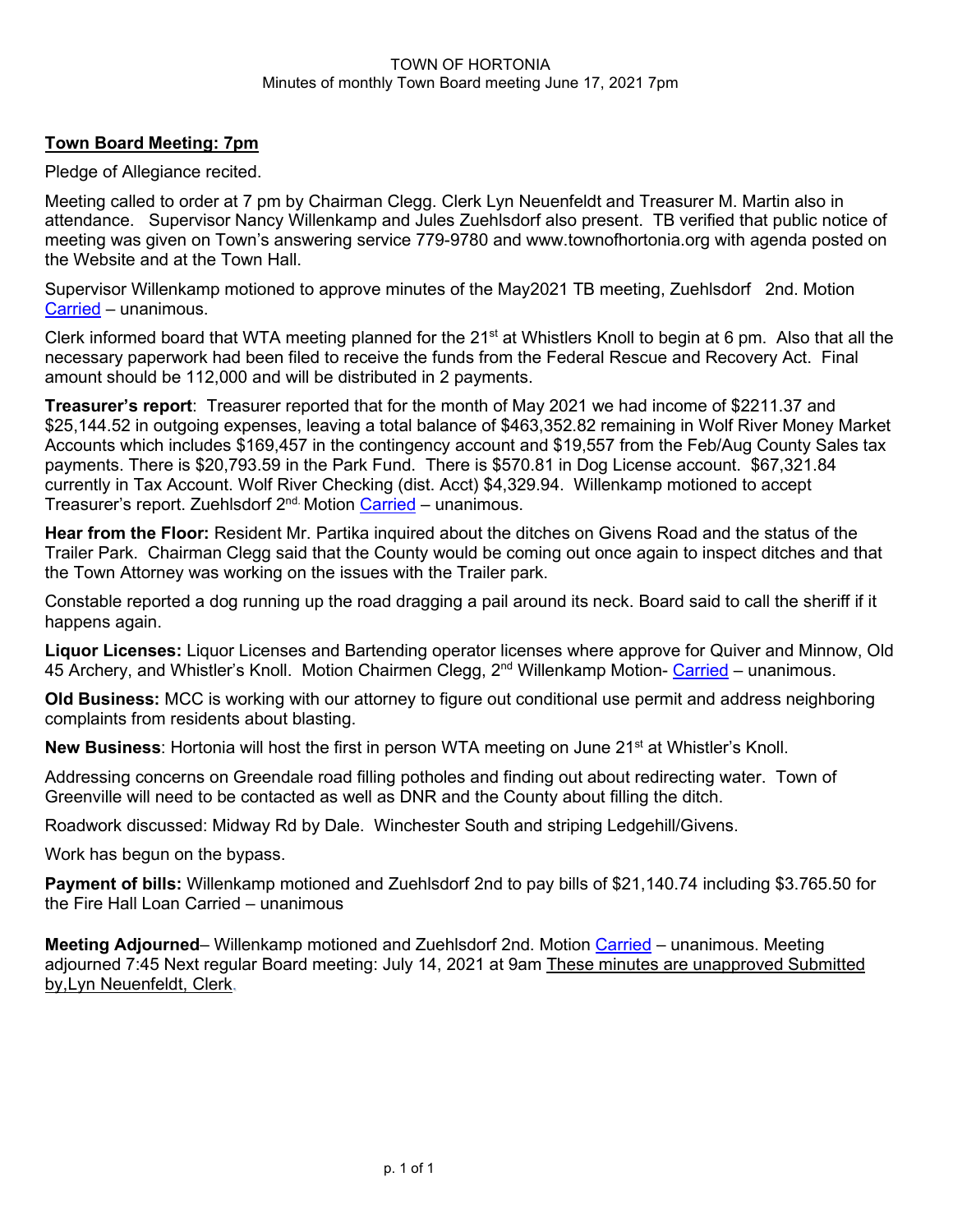#### TOWN OF HORTONIA Minutes of monthly Town Board meeting July 14 9am

### **Town Board Meeting: 9am**

Pledge of Allegiance recited.

Meeting called to order at 9 am by Chairman Clegg. Clerk Lyn Neuenfeldt and Treasurer M. Martin also in attendance. Supervisor Nancy Willenkamp and Jules Zuehlsdorf also present. TB verified that public notice of meeting was given on Town's answering service 779-9780 and www.townofhortonia.org with agenda posted on the Website and at the Town Hall.

Supervisor Willenkamp motioned to approve minutes of the June2021 TB meeting, Zuehlsdorf 2nd. Motion Carried – unanimous.

Clerk informed board that Attorney was working with MCC and also looking into Mobile home park issue.

**Treasurer's report**: Treasurer reported that for the month of June 2021 we had income of \$57,955.67 and \$21,140.74 in outgoing expenses, leaving a total balance of \$498,543.19 remaining in Wolf River Money Market Accounts which includes \$169,457 in the contingency account and \$19,557 from the Feb/Aug County Sales tax payments. There is \$20,794.44 in the Park Fund. There is \$570.81 in Dog License account. \$67,323.06 currently in Tax Account. Wolf River Checking (dist. Acct) \$5621.02. Willenkamp motioned to accept Treasurer's report. Zuehlsdorf 2<sup>nd.</sup> Motion Carried – unanimous.

**Hear from the Floor:** American Rescue and Recovery act funds have been deposited in our accounts. Aprox half of what we will receive. \$56,000

### **Old Business:** none

**New Business**: County mowing ditches this week. ByPass is moving along quickly.

**Payment of bills:** Willenkamp motioned and Zuehlsdorf 2nd to pay bills of \$ including \$3.765.50 for the Fire Hall Loan Carried – unanimous

**Meeting Adjourned**– Willenkamp motioned and Zuehlsdorf 2nd. Motion Carried – unanimous. Meeting adjourned 9:20 Next regular Board meeting: Aug 17, 2021 at 9am These minutes are unapproved Submitted by,Lyn Neuenfeldt, Clerk.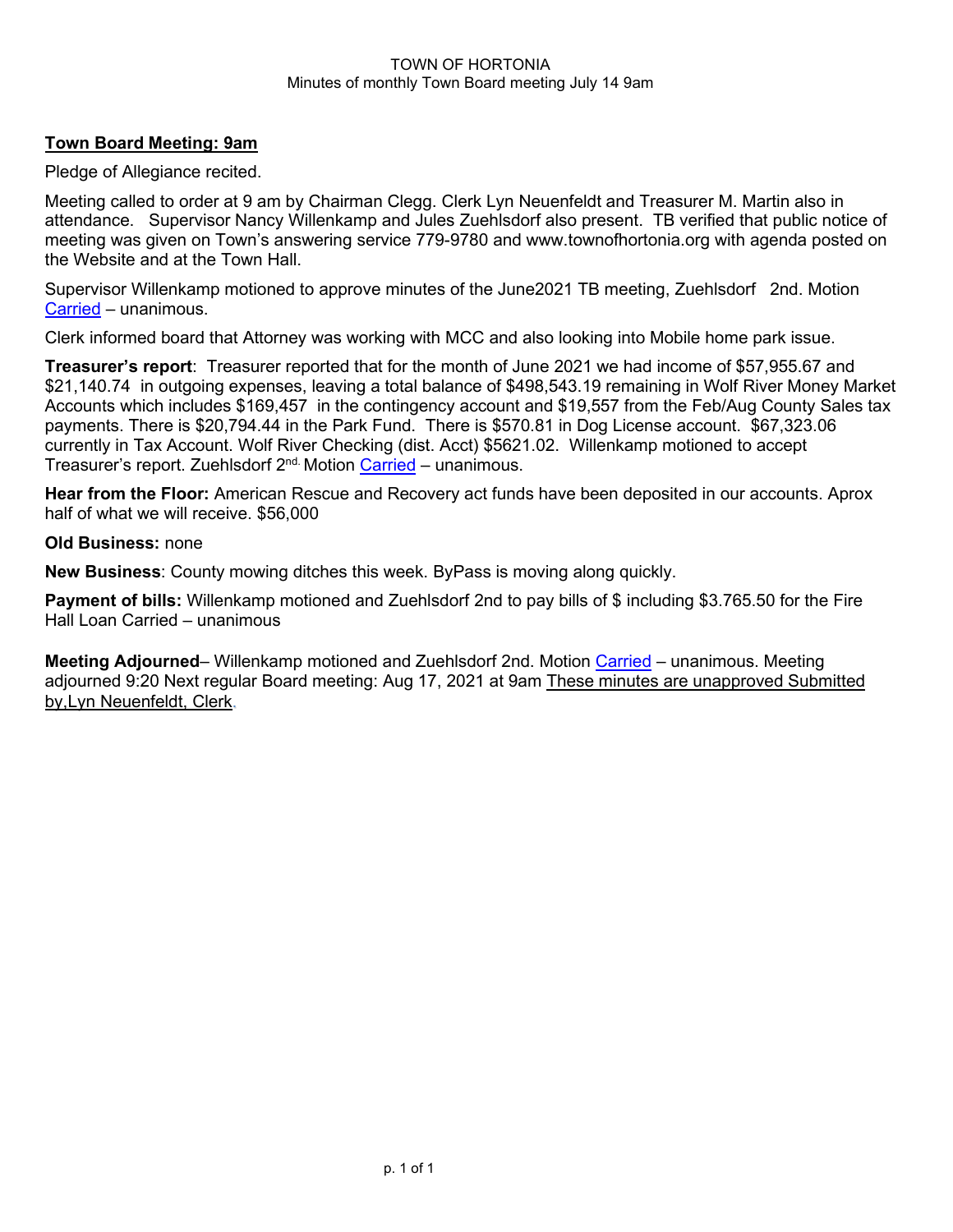### TOWN OF HORTONIA Minutes of monthly Town Board meeting Aug 17 7pm

### **Town Board Meeting: 7 pm**

Pledge of Allegiance recited.

Meeting called to order at 7 pm by Chairman Clegg. Clerk Lyn Neuenfeldt, Supervisor Nancy Willenkamp and Jules Zuehlsdorf also present. TB verified that public notice of meeting was given on Town's answering service 779-9780 and www.townofhortonia.org with agenda posted on the Website and at the Town Hall.

Supervisor Willenkamp motioned to approve minutes of the July 2021 TB meeting, Zuehlsdorf 2nd. Motion Carried – unanimous.

Clerk informed board that Open Book would take place on Sept 20<sup>th</sup> from9am-5pm at the Town Hall. Also talked about Zoning and parcel list updates.

**Treasurer's report**: Treasurer reported that for the month of July 2021 we had income of \$25,392.26 and \$38,250.28 in outgoing expenses, leaving a total balance of \$486,70.15 remaining in Wolf River Money Market Accounts which includes \$169,457 in the contingency account and \$19,557 from the Feb/Aug County Sales tax payments. There is \$20,795.32 in the Park Fund. There is \$580.81 in Dog License account. \$67,324.17 currently in Tax Account. Wolf River Checking (dist. Acct) \$5204.57. Willenkamp motioned to accept Treasurer's report. Zuehlsdorf 2<sup>nd.</sup> Motion Carried – unanimous.

**Hear from the Floor:** Judge Mark Schneider came to introduce himself.

Old Business: Parking lot set to be paved after Sept 10<sup>th</sup>. Everts Lane to be done as well.

**New Business**: Bypass is using Givens Road and Chairman Clegg is making sure that they will pay for the Road to be repaved.

County Sheriff's Office will now be working with Hortonia on repeated animal and nuisance offenses.

Tire Dumpster will be at Supervisor Willenkamp's 22-23 of September.

Tree Trimmers will be working on Everts Lane to Clear Right of Way.

**Payment of bills:** Willenkamp motioned and Zuehlsdorf 2nd to pay bills of \$35,181.55 including \$3.765.50 for the Fire Hall Loan Carried – unanimous

**Meeting Adjourned**– Willenkamp motioned and Zuehlsdorf 2nd. Motion Carried – unanimous. Meeting adjourned 7:36pm Next regular Board meeting: Sept 21, 2021 at 7 pm These minutes are unapproved Submitted by,Lyn Neuenfeldt, Clerk.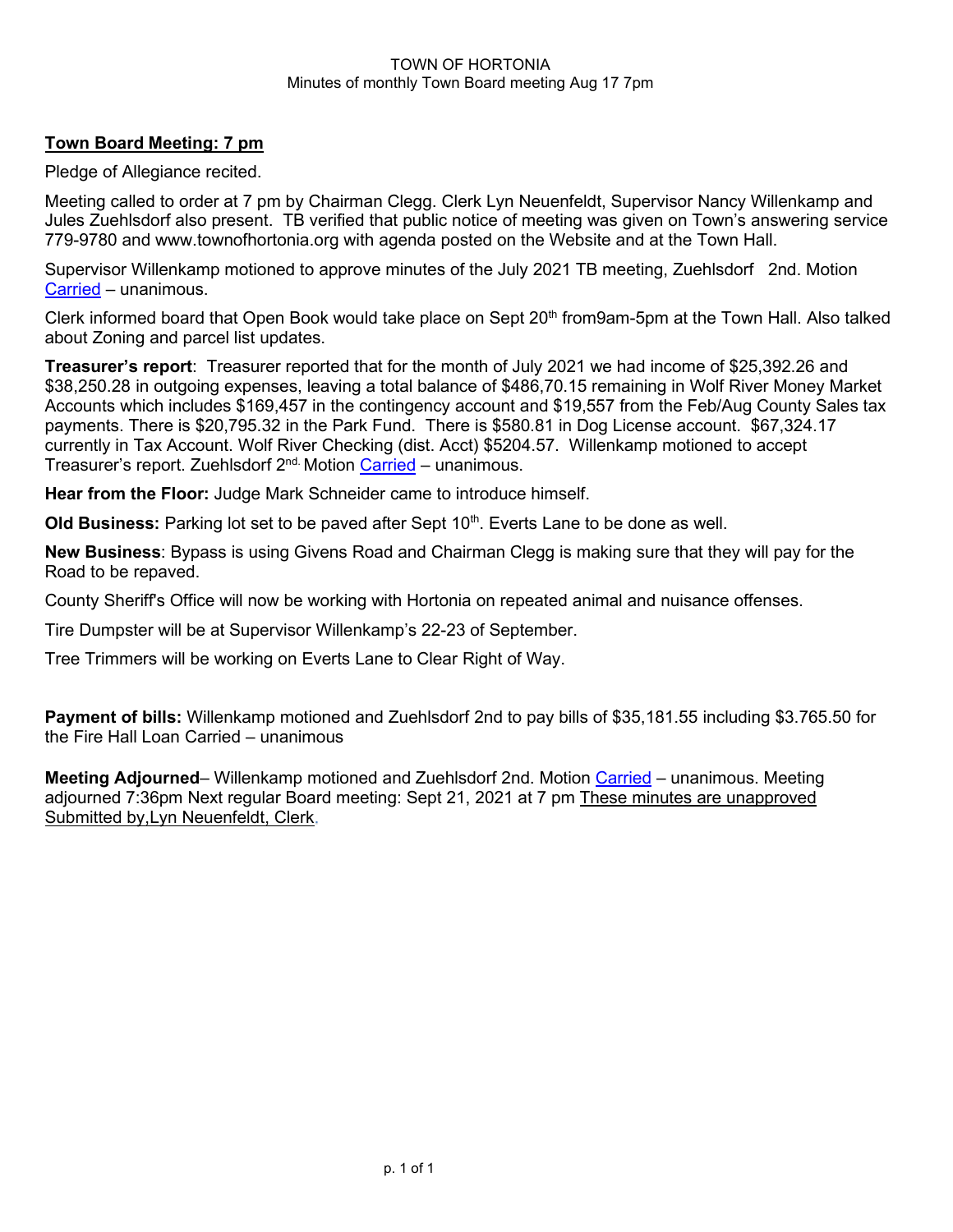#### TOWN OF HORTONIA Minutes of monthly Town Board meeting Sept 21 7pm

### **Town Board Meeting: 7 pm**

Pledge of Allegiance recited.

Meeting called to order at 7 pm by Chairman Clegg. Supervisors Nancy Willenkamp and Jules Zuehlsdorf; Clerk Lyn Neuenfeldt (remote call in), Treasurer Marilyn Martin, and Constable Rick Bunnell also present. TB verified that public notice of meeting was given on Town's answering service 779-9780 and www.townofhortonia.org with agenda posted on the Website and at the Town Hall.

Supervisor Willenkamp motioned to approve minutes of the August 2021 TB meeting, Zuehlsdorf 2nd. Motion Carried – unanimous.

Clerk informed board that Open Book took place on Sept 20<sup>th</sup> from9am-5pm at the Town Hall. There were a few more attendants then usual due to the Town wide re-assessment that happened this year resulting in increased values. Board of Review will take place on Oct  $4<sup>th</sup>$ , 6-8pm. Also talked about Zoning and parcel list updates…Goal for Zoning update Completion will be January 2022.

**Treasurer's report**: Treasurer reported that for the month of August 2021 we had income of \$91,794.56 and \$35,181.55 in outgoing expenses, leaving a total balance of \$543,399.41 remaining in Wolf River Money Market Accounts which includes \$169,457 in the contingency account and \$31,278.00 from the Feb/Aug County Sales tax payments. There is \$21,096.21 in the Park Fund. There is \$580.81 in Dog License account. \$67,325.35 currently in Tax Account. Wolf River Checking (dist. Acct) \$3,865.26. Willenkamp motioned to accept Treasurer's report. Zuehlsdorf 2<sup>nd.</sup> Motion Carried – unanimous.

**Hear from the Floor:** County has mowed ditched and there was a call from the Hortonville Bus Driver about tree branches on Kelly DR/15 that need to be trimmed. Chair will talk to County and State DOT about having it done.

**Old Business:** Everts Lane has been milled off and it is expected to be paved and shouldered next week. Town Hall Parking lot will also be done.

Chairman Clegg said Integrity has cut a check for cost of repaving lower Givens when they are done using it for Hwy 15 Bypass project. He will pick it up this week.

**New Business**: Constable reported on a dog bite and will continue to monitor the situation. Sherriff has been called and dog will be monitored.

A reduced speed limit sign of 35mph will be put on Everts Lane.

Tire Dumpster will be at Supervisor Willenkamp's 22-23 of September. 10am-6pm

Clerk said she had several calls about late recycling pickup and Chair said Lynn Graichen would be at the next meeting to talk about updating service.

**Payment of bills:** Willenkamp motioned and Zuehlsdorf 2nd to pay bills of \$20,788.61 including \$3.765.50 for the Fire Hall Loan Carried – unanimous

**Meeting Adjourned**– Willenkamp motioned and Zuehlsdorf 2nd. Motion Carried – unanimous. Meeting adjourned 7:36pm Next regular Board meeting: Oct 19, 2021 at 7 pm These minutes are unapproved Submitted by,Lyn Neuenfeldt, Clerk.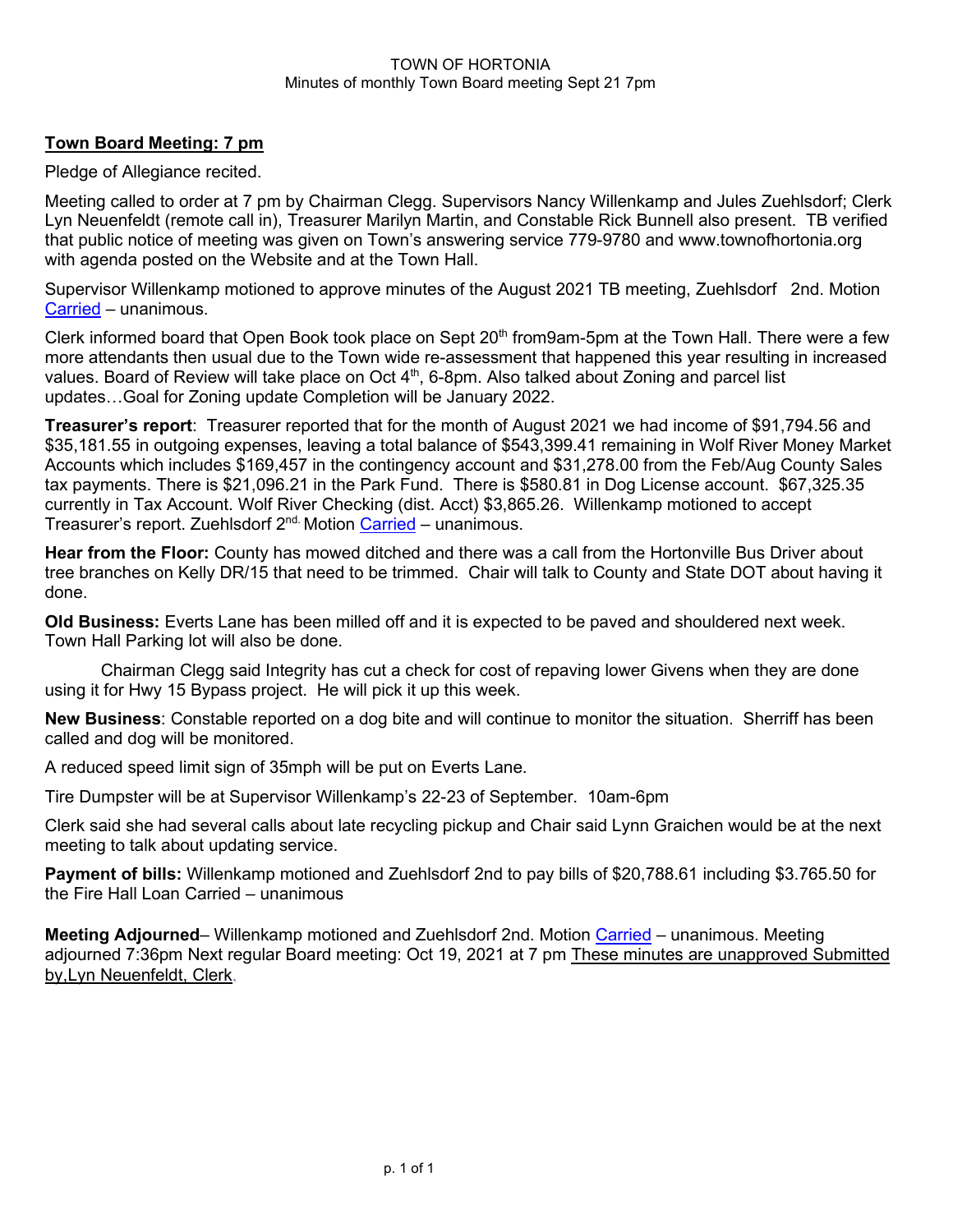### TOWN OF HORTONIA Minutes of monthly Town Board meeting Oct 19 7pm

## **Town Board Meeting: 7 pm**

Pledge of Allegiance recited.

Meeting called to order at 7 pm by Chairman Clegg. Supervisors Nancy Willenkamp and Jules Zuehlsdorf; Clerk Lyn Neuenfeldt , Treasurer Marilyn Martin, and Constable Rick Bunnell also present. TB verified that public notice of meeting was given on Town's answering service 779-9780 and www.townofhortonia.org with agenda posted on the Website and at the Town Hall.

Supervisor Willenkamp motioned to approve minutes of the Sept 2021 TB meeting, Zuehlsdorf 2nd. Motion Carried – unanimous.

**Treasurer's report**: Treasurer reported that for the month of Sept 2021 we had income of \$865.50 and \$20,788.61 in outgoing expenses, leaving a total balance of \$521,999.61 remaining in Wolf River Money Market Accounts which includes \$169,457 in the contingency account and \$31,278.00 from the Feb/Aug County Sales tax payments. There is \$21,097.08 in the Park Fund. There is \$590.81 in Dog License account. \$67,326.45 currently in Tax Account. Wolf River Checking (dist. Acct) \$5,341.95. Willenkamp motioned to accept Treasurer's report. Zuehlsdorf 2<sup>nd.</sup> Motion Carried – unanimous.

**ReDistricting Resolution# 2021-10-1:** Clerk informed presented the Resolution for the formal Redistricting plan for the Town of Hortonia. Resolution was read aloud and examined by all Town Board Members. Clerk took a roll call vote as follows. Chairmen Clegg-Aye, Supr. Willenkamp-Aye, Supr. Zuehlsdorf-Aye, Carried Unanimously. Clerk will submit Resolution along with map and list of relevant polling place to County the next morning. Resolution is attached to these minutes (Exhibit 1)

**Hear from the Floor:** Graichen Sanitation, now known as GFL Environmental, presented a contract for the renewal of services for Garbage and Recycling. Graichen had been acquired by GFL but maintained they would continue to have a local office and filling station. New Contract would include providing carts for automatic collection as well as carts for recycling. Service would begin on Jan 1<sup>st</sup> of 2021. Town Board said they would need to review contract prior to approval. Set a Special Town Board Meeting of October 27 at 9 am to reconvene.

County Sheriff stopped in and discussed issues with stop sign on Givens an also wanted to remind people to lock car doors as well as garages and homes do to so breakings withing the area.

Discussion of ATV 4 Wheelers not allowed for recreational use on Town or County Roads. Deputy said it was a complicated issue and varied greatly on a case-by-case basis. Farm use/assumed farm use (for example) was allowable but needed to be within reasonable expectations of safe HWY conduct.

HHFD New Truck Proposal- Fire Dept has begun looking into the possibility of acquiring a new truck equipment hauling truck that would replace their current recue trailer, currently they are using personal vehicles to tow the Trailer as needed. The Heavy Duty Rescue Truck would be between \$200-400,000. HHFD will investigate possibility of a used truck.

Vikki Prey, Animal Control Officer, came to meeting to talk over what could be done to better deal with animal/dog related issues. Town will work with her to develop a citation and get advice about municipal court proceedings. Clerk will work with the Town Attorney to develop relationship with a court that can serve the Town.

**Old Business:** Everts Lane has been milled off and it is expected to be paved but not yet shouldered,Town Hall Parking lot is done.

**New Business**: Tree Trimmer will work on Kelly drive to remove brush.

Clerk will set up budget meeting schedule at the next meeting.

**Payment of bills:** Willenkamp motioned and Zuehlsdorf 2nd to pay bills of \$46,056.30 including \$3.765.50 for the Fire Hall Loan Carried – unanimous

**Meeting Adjourned**– Willenkamp motioned and Zuehlsdorf 2nd. Motion Carried – unanimous. Meeting adjourned 7:36pm Next regular Board meeting: Oct 19, 2021 at 7 pm These minutes are unapproved Submitted by,Lyn Neuenfeldt, Clerk.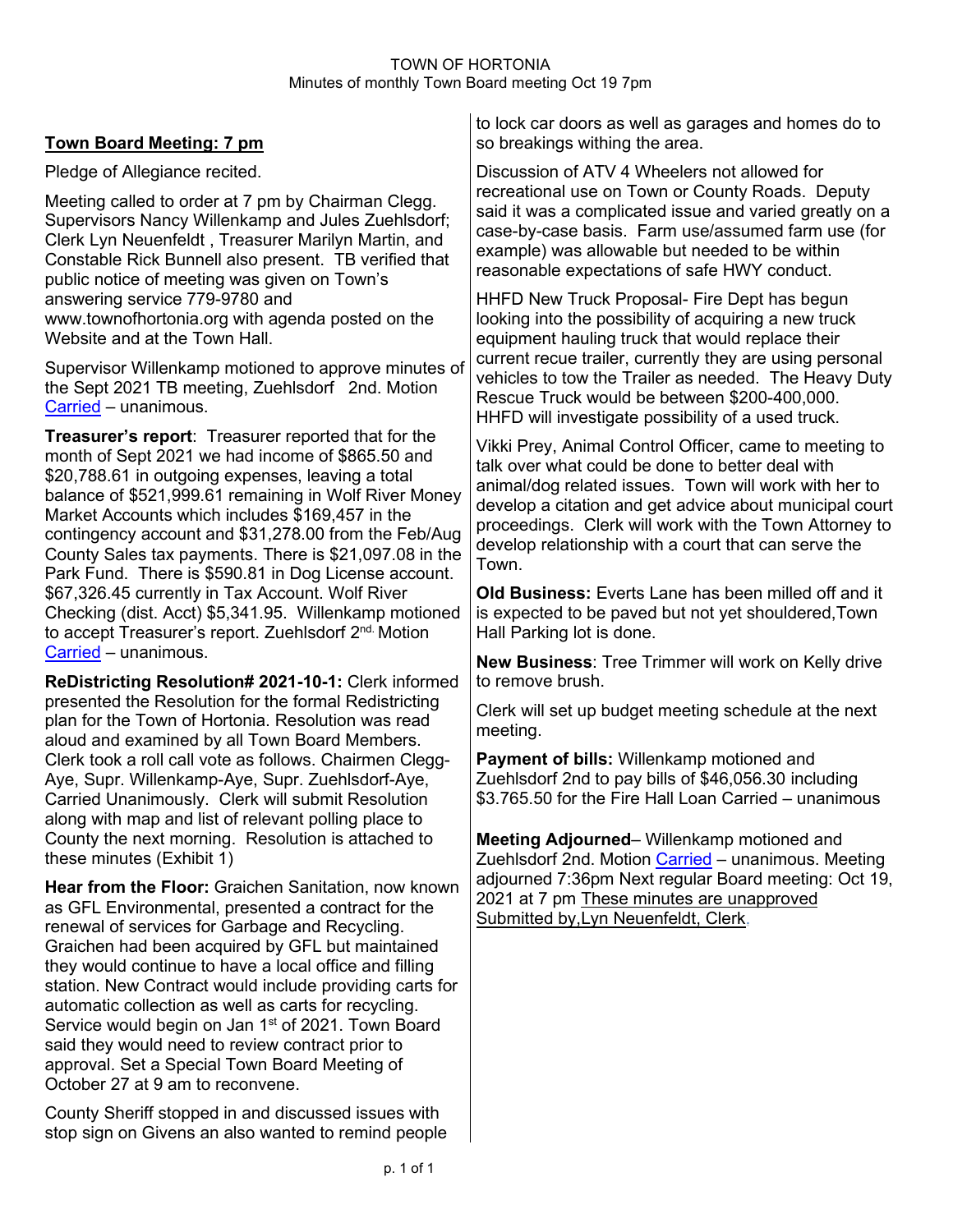## **Special Town Board Meeting: 9 am**

Meeting called to order at 7 pm by Chairman Clegg. Supervisors Nancy Willenkamp, Jules Zuehlsdorf; Clerk Lyn Neuenfeldt, and Treasurer Marilyn Martin. TB verified that public notice of meeting.

(Previously scheduled CUP/Rezoning withdrawn from agenda)

**GFL disposal services contract: (Lynn Graichen in attendance) Previously-***Graichen Sanitation, now known as GFL Environmental, presented a contract for the renewal of services for Garbage and Recycling. Graichen had been acquired by GFL but maintained they would continue to have a local office and filling station. New Contract would include providing carts for automatic collection as well as carts for recycling. In approved, Service would begin on Jan 1st of 2022. Town Board scheduled a special meeting Oct 27th, 9am to address contract after review.* 

Chairman Clegg said he had consulted with the head of the County's Recycling and Solid Waste Management, Brian Van Straten, and asked if the contract specifically addressed the requirements that had been set forth by Outagamie County as follows:

• All municipalities MUST insure ALL Municipal Solid Waste (MSW) tonnages are delivered to the Outagamie County landfill.

• This is because "In the event that a private waste collection hauler, who is contracted by an Outagamie County municipality, is identified as having diverted municipal solid waste to another landfill or facility and/or reports municipal solid waste tonnage inaccurately to the County, the hauler and municipality shall be notified. The municipality shall be required to pay the County fees as determined by the County. "

The clerk also said that the language for the estimates was not in terms of previous contract and that the Clerk and treasurer would need to now specific numbers so that they could finish the required special assessments by the deadline. Previous contract had stated a flat fee for recycling pickup per month.

The current contract did not do contain the County requirements or the price asked by the clerk, Lynn Graichen said that that should not be an issue and he would make sure that the language was changed in the contract to reflect the requirements.

Clerk said that the board would be unable to sign any contract until they received a clean contract and all the requester changes verified and approved.

Chairman asked for a motion to conditionally approve the contract and would consider a formal approval once they received the corrected contract, and the language of that contract was approved by the Town Board.

Nancy Willenkamp-so moved, 2<sup>nd</sup> Jules Zuehlsdorf. Motion carried.

Lynn Graichen said he would return contract within next few days. Clerk would follow up with the Board as Soon as it was received.

**Meeting Adjourned**– Willenkamp motioned and Zuehlsdorf 2nd. Motion Carried – unanimous. Meeting adjourned Submitted by,Lyn Neuenfeldt, Clerk.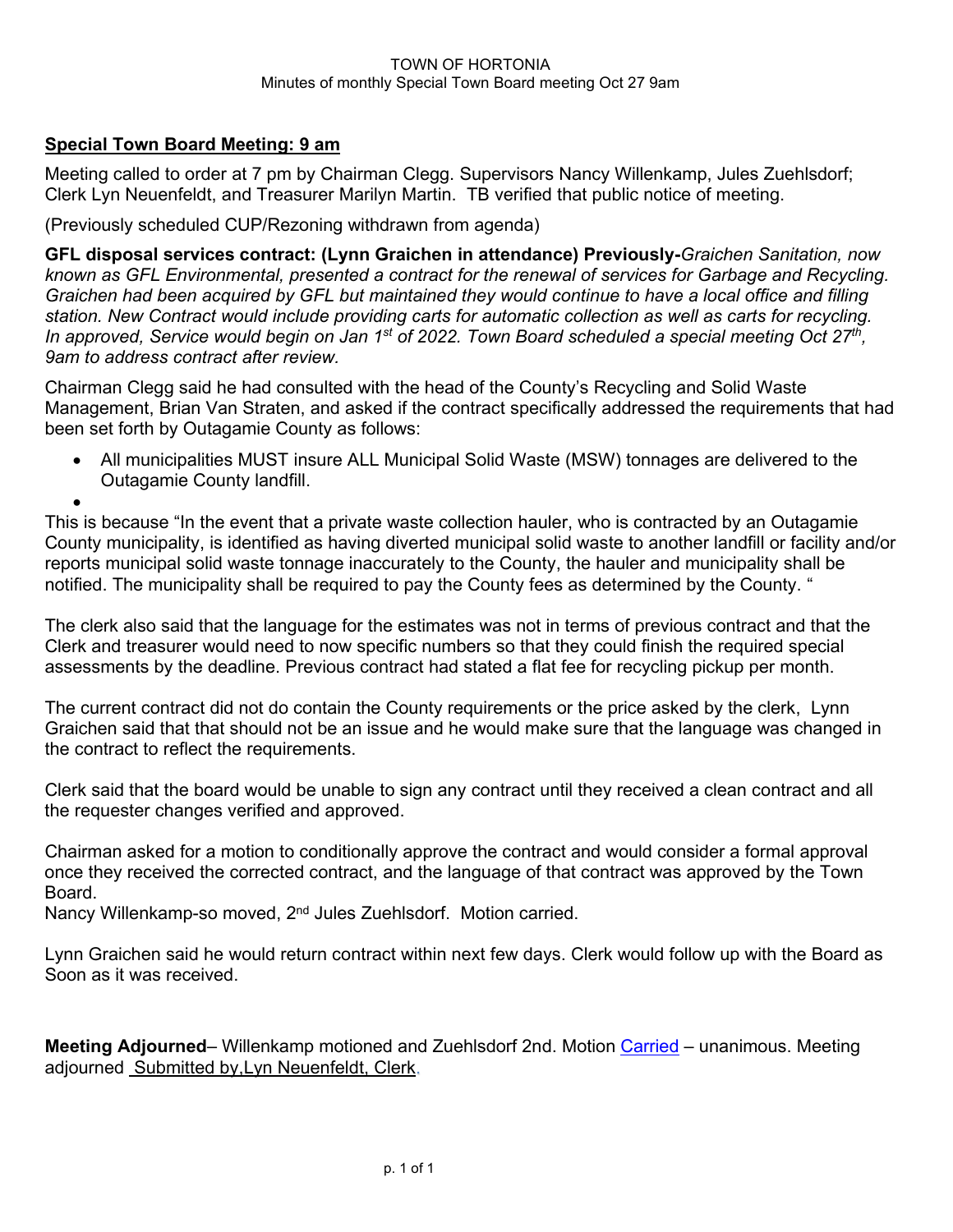### TOWN OF HORTONIA Minutes of monthly Town Board meeting Nov 16 7pm

## **Town Board Meeting: 7 pm**

Pledge of Allegiance recited.

Meeting called to order at 7 pm by Chairman Clegg. Supervisors Nancy Willenkamp and Jules Zuehlsdorf; Clerk Lyn Neuenfeldt, Treasurer Marilyn Martin, and Constable Rick Bunnell also present. TB verified that public notice of meeting was given on Town's answering service 779-9780 and www.townofhortonia.org with agenda posted on the Website and at the Town Hall.

Supervisor Willenkamp motioned to approve minutes of the Oct 2021 TB meeting, Zuehlsdorf 2nd. Motion Carried – unanimous. Clerk reported on Budget Meeting process and Board scheduled a final Budget Meeting for December 6 at 9am.

**Treasurer's report**: Treasurer reported that for the month of Oct 2021 we had income of \$71,161.88 and \$46,056.30 in outgoing expenses, leaving a total balance of \$546,396.19 remaining in Wolf River Money Market Accounts which includes \$169,457 in the contingency account and \$31,278.00 from the Feb/Aug County Sales tax payments and \$57,858.00 from Integrity Grading and Excavating for the repair of lower Givens when the Highway 15 project is complete. There is \$21,097.98 in the Park Fund. There is \$600.81 in Dog License account. \$67,327.52 currently in Tax Account. Wolf River Checking (dist. Acct) \$15,880.28. Willenkamp motioned to accept Treasurer's report. Zuehlsdorf 2<sup>nd.</sup> Motion Carried unanimous.

**Hear from the Floor:** Vicki Prey came from the Fox Valley Humane Society to talk about the Town signing a contract with the Shelter to take in animals for them. They would always work to return animals to their owner and then if not claimed would adopt then out. Clerk will go over contract but suggested it would be a good idea for the town.

HHFD New Truck Proposal- Fire Dept has continues looking into the possibility of acquiring a new truck equipment hauling truck that would replace their current recue trailer, currently they are using personal vehicles to tow the Trailer as needed. The Heavy-Duty Rescue Truck would be between \$200-400,000. HHFD will investigate possibility of a used truck.

The Board noted that they had decided to rescind the conditional approval of proposal by GFL as they still had not received an updated contract and had had no communication after the clerk leaving several

messages on their answering machine. Clerk also said that there continues to be an invoicing issue our payment to the company were not entered correctly.

The Board had invited Nick Achtermeir to the meeting to provide a bid for pick up. The board talked through the bid and would hold a special Town Board meeting on November 23<sup>rd</sup> to review contract.

**Old Business:** Everts Lane completed, and shoulders and Driveways are done.

Town Hall Parking was completed with the exception of striping and signs, which will be done in the spring.

Regarding the Richeson land proposal the board directed Zoning administrator Jeff Sanders to work with the Town attorney to investigate easement, safety and zoning issues.

### **New Business**:

Clerk will set up budget meeting schedule

**Payment of bills:** Willenkamp motioned and Zuehlsdorf 2nd to pay bills of \$26,418.95 including \$3.765.50 for the Fire Hall Loan Carried – unanimous

**Meeting Adjourned**– Willenkamp motioned and Zuehlsdorf 2nd. Motion Carried – unanimous. Meeting adjourned 7:36pm Next regular Board meeting: Dec 16, 2021, at 7 pm to scheduled medical procedures of Chair and Treasurer. These minutes are unapproved Submitted by,Lyn Neuenfeldt, Clerk.